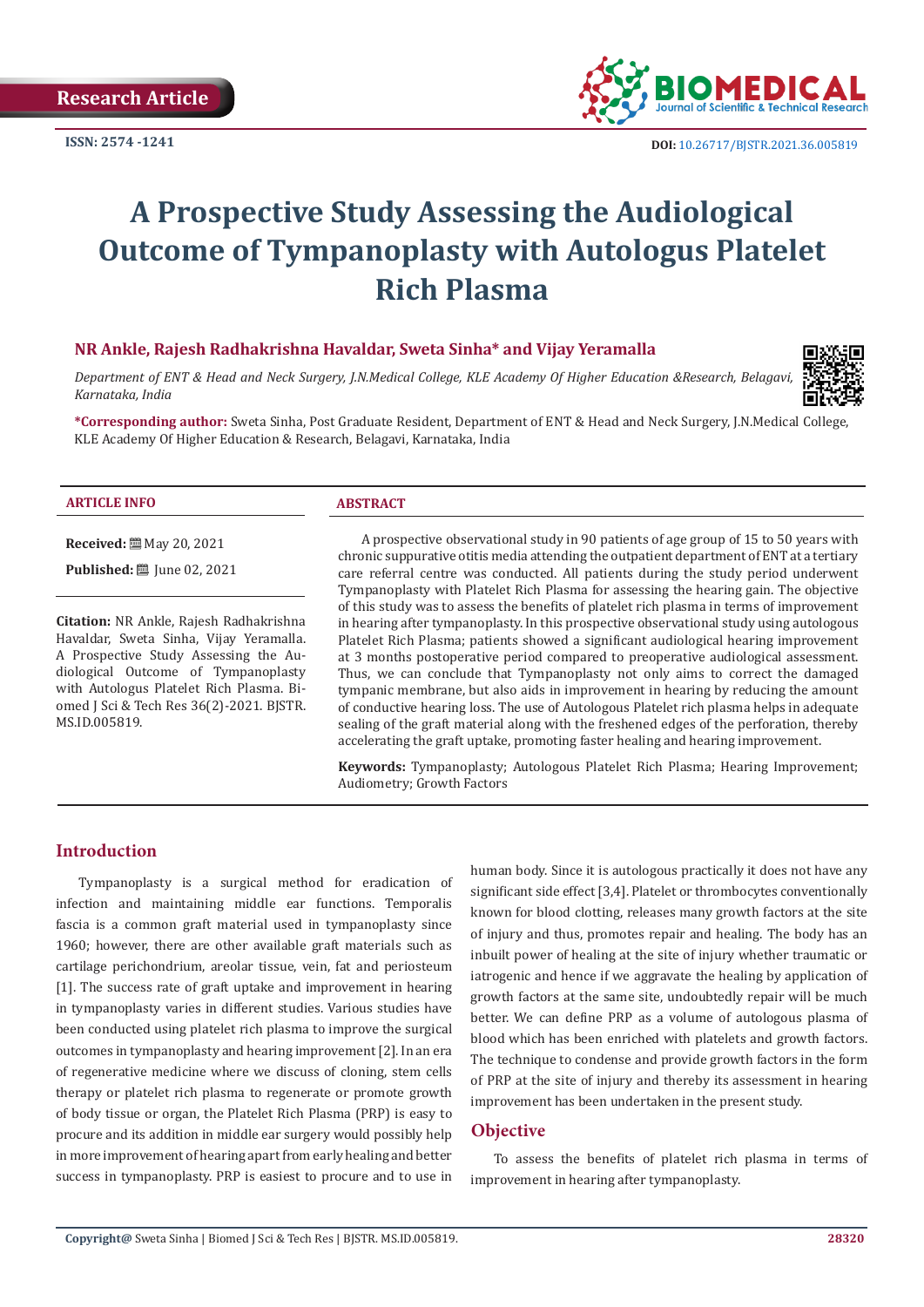# **Material and Methods**

# **Study Design**

Prospective observational study.

# **Study Period**

January 2019 to June 2020.

# **Source of Data**

All patients between age group of 15 to 50 years with chronic suppurative otitis media attending the outpatient department of ENT at a tertiary care referral centre during the study period and willing to undergo surgery for the same were included in the study.

### **Sample Size**

90 patients.

# **Inclusion Criteria**

All the patients above the age group of 10 years, with no evidence of active infection in the ear, nose, throat and Central Perforation of the Pars Tensa of the tympanic membrane with dry ear for a minimum period of 3 weeks before the day of operation.

# **Exclusion Criteria**

Patients with sensorineural or mixed hearing loss, attico-antral disease and tympanosclerosis were excluded from the study.

# **Methodology**

All patients underwent type 1 tympanoplasty supplemented by platelet rich plasma. Pure Tone Audiometry was done before the surgery and 3 months after the surgery to evaluate the hearing outcome.

# **Results**

- a. Total number of patients- 90
- b. Male: Female- 1.67:1
- c. Mean age of the patients- 42 years

Table 1 depicts the size of the perforation wherein maximum patients presented with medium central perforation which was 54 out of the total patients. Figure 1 shows the distribution of patients according to the site of perforation. About 31.11 % patients had perforation inolving all quadrants of the tympanic membrane and abot 7% patients had perforation involving only the inferior quadrant. Table 2 shows the hearing assessment at various time intervals wherein the maximum patients who presented with moderate degree hearing loss pre operatively improved post operatively and the number of patients changed form 54 patients pre operatively to 47 patients post operatively. At 6 weeks, 4 patients presented with ear discharge. At 3 months, 2 patients out of the total 90 patients presented with ear discharge and 6 patients failed to follow up.



**Figure 1:** Percentage of patients according to site of perforation.

#### **Table 1:** Size of perforation.

| Size of perforation        | No. of patients | % of patients |
|----------------------------|-----------------|---------------|
| Medium Central Perforation | 54              | 60%           |
| Large Central Perforation  | 28              | 31.11%        |
| Small Central Perforation  |                 | 8.88%         |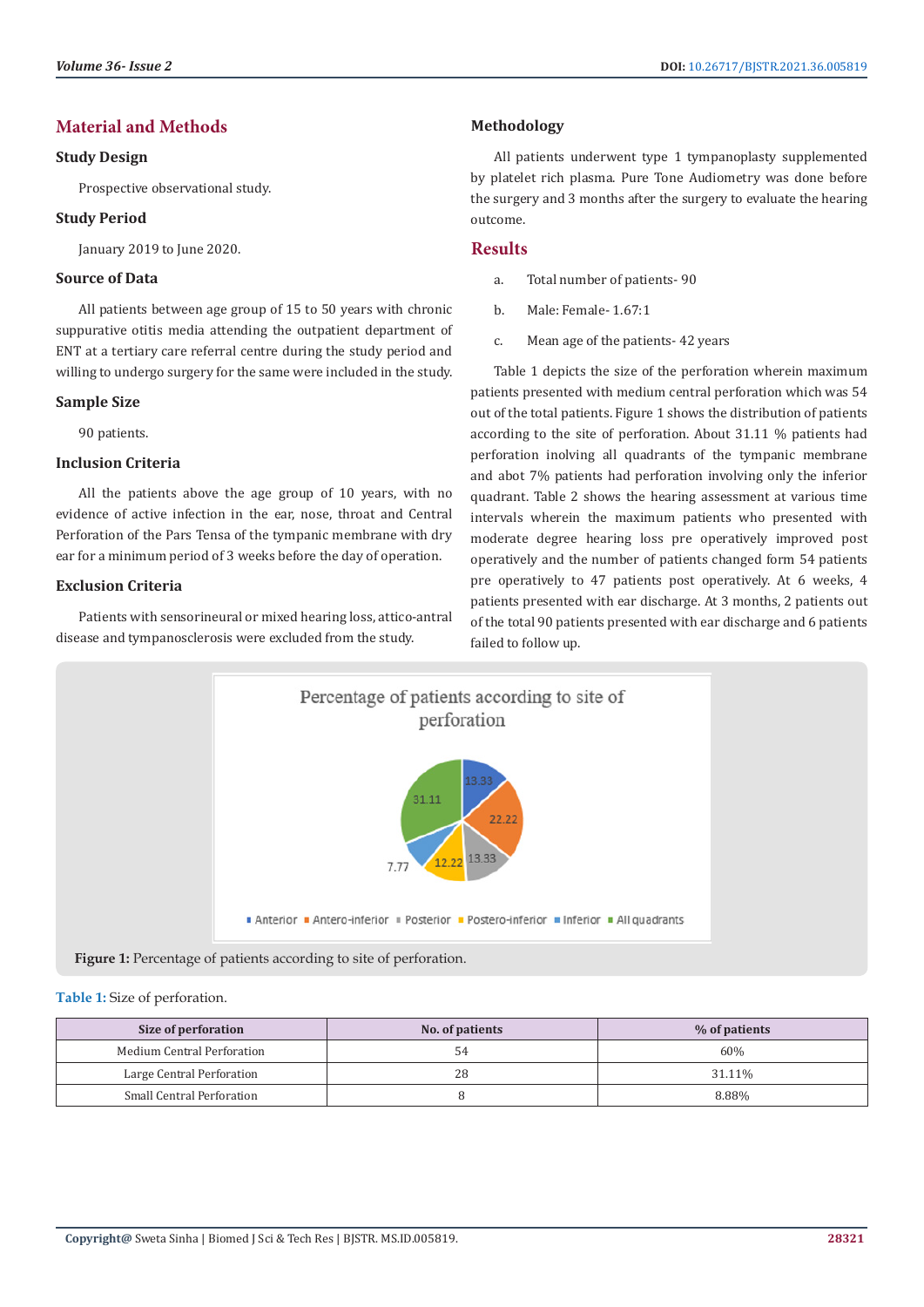|                             | <b>Number of patients</b> |                          |                          |
|-----------------------------|---------------------------|--------------------------|--------------------------|
|                             | Pre-operative             | At 6 weeks               | At 3 months              |
| Normal (<15dB)              |                           | $\overline{\phantom{a}}$ | $\overline{\phantom{a}}$ |
| Mild (26-40dB)              | 27                        | 34                       | 37                       |
| Moderate (41-55dB)          | 54                        | 47                       | 41                       |
| Moderately-severe (56-70dB) | 9                         |                          |                          |
| Severe (71-90dB)            |                           |                          |                          |
| Profound (>90dB)            |                           |                          |                          |
| Residual ear discharge      |                           | 4                        |                          |
| Loss to follow up           |                           |                          | h                        |
| Total                       | 90                        | 90                       | 90                       |

**Table 2:** Hearing assessment at various time intervals.

# **Discussion**

Platelet releasates have been used to treat wounds since 1985. The application of platelet-rich plasma has been documented in many fields, such as orthopaedics, dentistry, and cosmetic and plastic surgery. In otology, the efficacy of platelet-rich plasma has been demonstrated in tympanoplasty procedures [5]. Yeo et al. investigated the effect of platelet-derived growth factor-AA on the healing process of tympanic membrane perforation in rats. The results revealed a speeding up of the healing process of the tympanic membrane defect, an improved rate of healing, and fewer atrophic changes in the healed tympanic membrane. This is explained by the fact that platelet-derived growth factor-AA promotes connective tissue growth [6]. Platelet-rich plasma accelerates the healing of tympanic membrane perforation following myringoplasty. It prevents graft displacement or shrinkage, especially in wet grafts, with its sealant property. Platelet-rich plasma improves the overall success rate of myringoplasty. Furthermore, it has no noticeable side effects [7].

Conductive hearing loss is the most common finding in our study. Ediale, et al. [8] suggested that this is due to loss of membrane surface area which is doing the amplification of sound waves. High prevalence of conductive hearing loss was seen by studies done by Maharajan, et al. [9] and Bhusal, et al. [10,11] in a study of 80 patients observed a mild hearing loss in 37.70% patients and 11.47% had moderate hearing loss. The moderately severe hearing loss was seen in 4.91% cases of mucosal disease. Muftah, et al. [12] in their study reported that mild hearing loss was seen in 37.3% patients and moderate loss in 25.5% patients. Severe hearing loss was seen in 3.9% patients. The insignificant difference in mean hearing loss of antero-inferior and postero-inferior quadrant perforation might be because of round window niche location. These perforations are not much effective in removing round window phase difference. In between perforations involving two quadrants located over anterosuperior + anteroinferior or postero-inferior + postero-superior quadrants, the loss is greater in posterior perforations as they cause loss of round window phase difference. Mehta, et al. [13] in their

experimental model study and later clinical work contradicted the popular concept of posterior perforations causing higher hearing loss than anterior perforations.

The current study shows that age and gender do not seem to have any bearing on the postoperative hearing improvement, which are in agreement with the results of several other studies [14-16]. Despite greater preoperative hearing loss in larger size perforations, postoperative hearing gain was mostly better with smaller size perforations [17]. The explanation for better hearing improvement in smaller size perforations, especially if associated with shorter disease duration, may be the less extent of pathological changes in the middle ear.18However, it is worth to mention that, these two factors were taken into consideration by the author in advance in this study, as the inclusion/exclusion criteria required that the middle ear mucosa be without any pathological changes, and duration of perforation be less than 1 year. Other studies, however, have concluded that there is no correlation between the size of the perforation and postoperative hearing gain [16]. In a study conducted by Masoumeh Saeedi et. al., it was noted that application of PRP-enriched gel foams make chronic TM perforation heal more efficiently than gel foam alone [18]. In a study done by Rajendran Dinesh Kumar in 2017 on application of Platelet Rich Fibrin Matrix to Repair Traumatic Tympanic Membrane Perforations, it was found that the mean pre-operative air–bone gap was 20.2 dB. On post-operative day 45, the mean improvement in the air– bone gap was 12.1 dB; membrane quality in TM healing was better in patients treated with PRF as compared to not using it [19].

# **Conclusion**

Tympanoplasty not only aims to correct the damaged tympanic membrane, but also aids in improvement in hearing by reducing the amount of conductive hearing loss. The use of PRP helps in adequate sealing of the graft material along with the freshened edges of the perforation, thereby accelerating the graft uptake and promoting faster healing. Due to the presence of growth factors in the natural composition of autologous PRP the chances of graft displacement